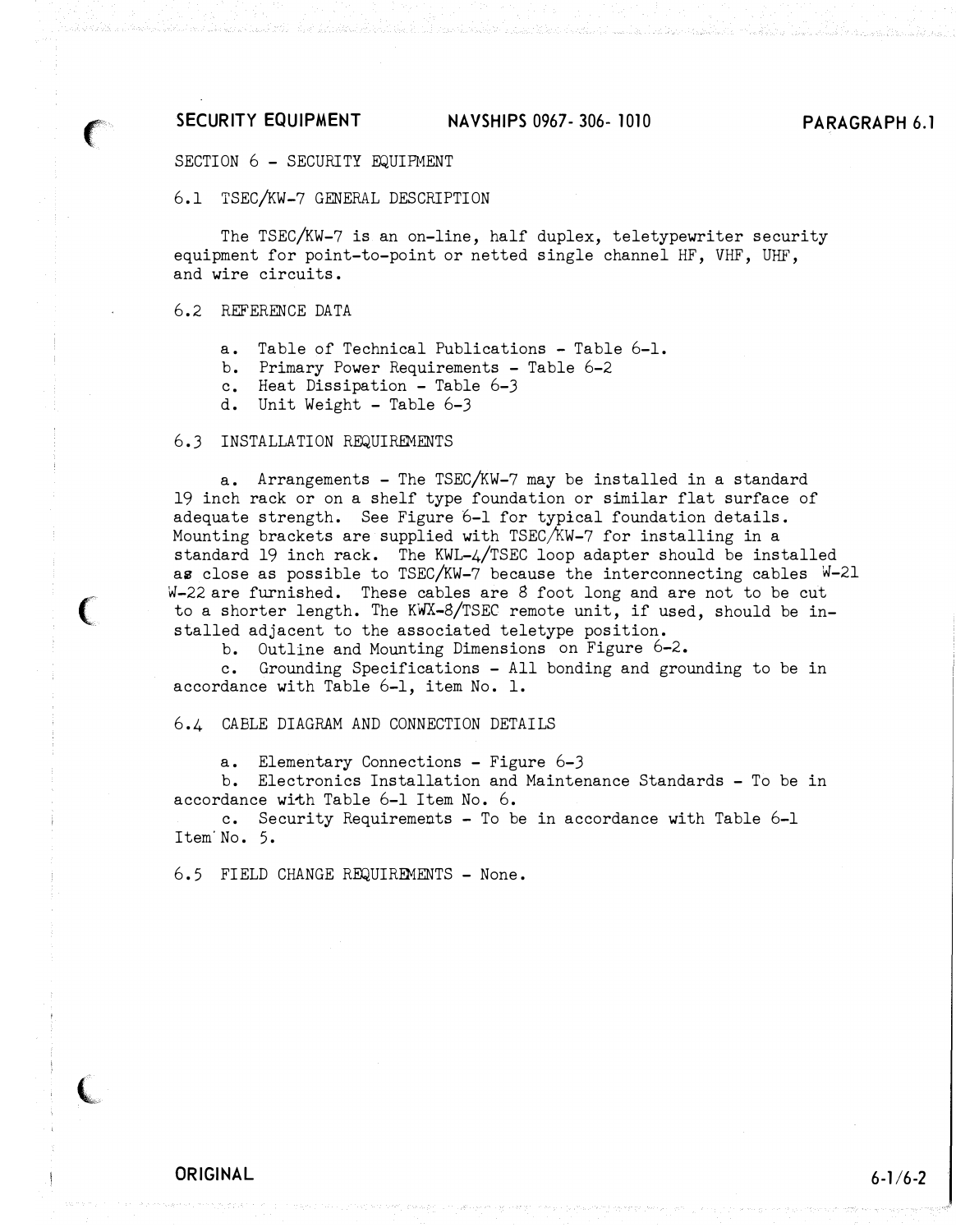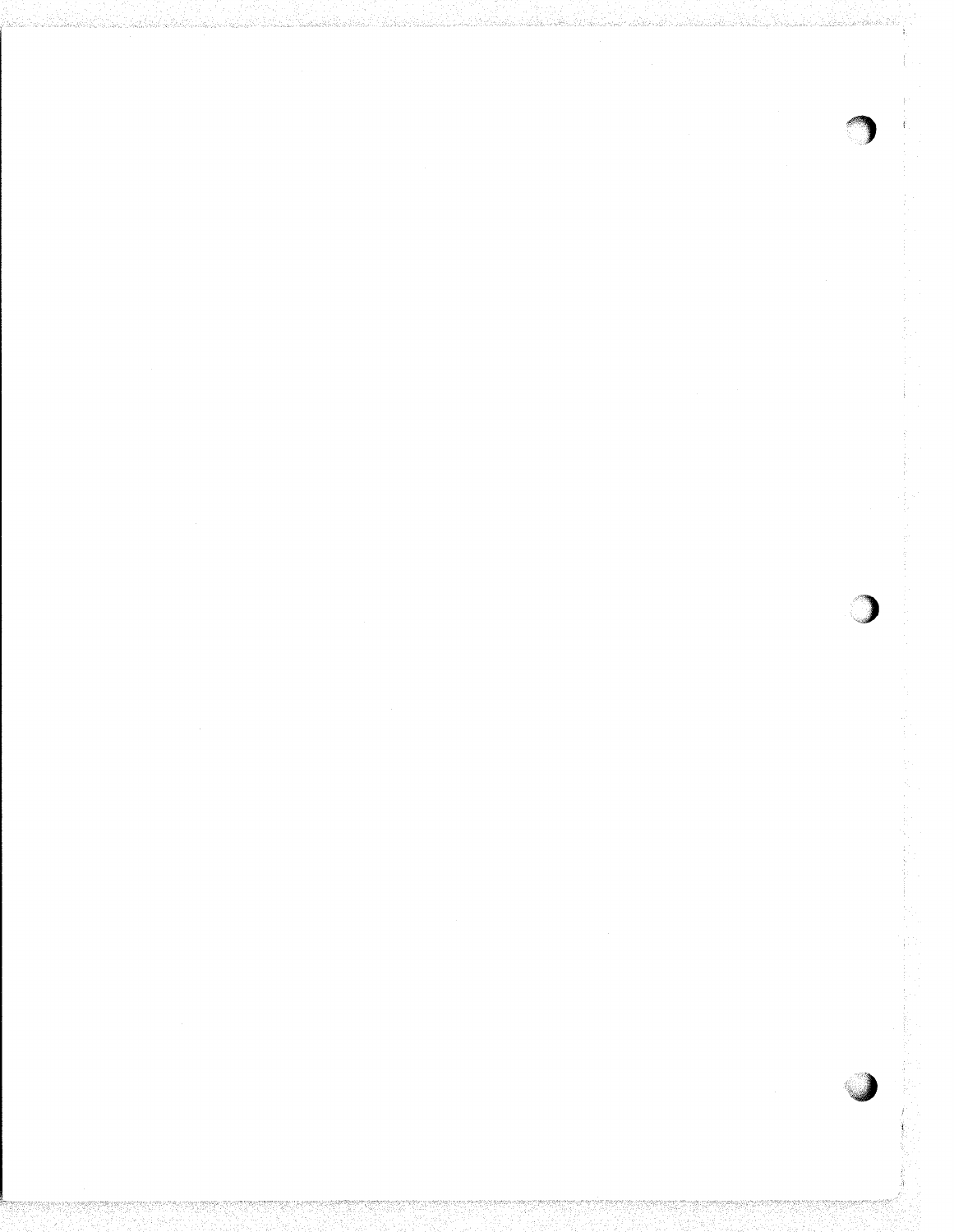SECURITY EQUIPMENT

NAVSHIPS 0967-306-1010

TABLE 6-1

|  | <b>ABLE OF TECHNICAL PUBLICAT</b> |  |
|--|-----------------------------------|--|
|  | TABLE 6-1                         |  |

 $6 - 3$ 

**ORIGINAL** 

| <b>ITEM</b><br>NO.       | NAVSHIPS NO.<br>DRAWING NO.<br>MIL. STD. NO. | <b>TITLE</b>                                                                            |  |  |  |  |
|--------------------------|----------------------------------------------|-----------------------------------------------------------------------------------------|--|--|--|--|
| $\mathbf 1$              | Mil. Std.<br>1310A (NAVY)                    | Shipboard Bonding and Grounding Methods for Electromagnetic Compatibility               |  |  |  |  |
| $\mathbf{2}$             | *RE-F-2692637                                | Outline and Mounting Data                                                               |  |  |  |  |
| $\overline{\mathcal{E}}$ | *RE-F-2692641                                | External Connections                                                                    |  |  |  |  |
| 4                        | RE-F-2692660                                 | Outline and Mounting Data                                                               |  |  |  |  |
| 5                        | NAVSHIPS INST.<br>05510.33B                  | Installation Criteria for Shipboard Secure Electrical Information<br>Processing Systems |  |  |  |  |
| 6                        | 09o7-000-0000                                | Electronics Installation and Maintenance Books                                          |  |  |  |  |
|                          |                                              |                                                                                         |  |  |  |  |
|                          |                                              |                                                                                         |  |  |  |  |
|                          |                                              |                                                                                         |  |  |  |  |
|                          |                                              |                                                                                         |  |  |  |  |
|                          |                                              | *These plans are not essential for installation but if available use as reference.      |  |  |  |  |
|                          | TABLE OF TECHNICAL PUBLICATIONS              |                                                                                         |  |  |  |  |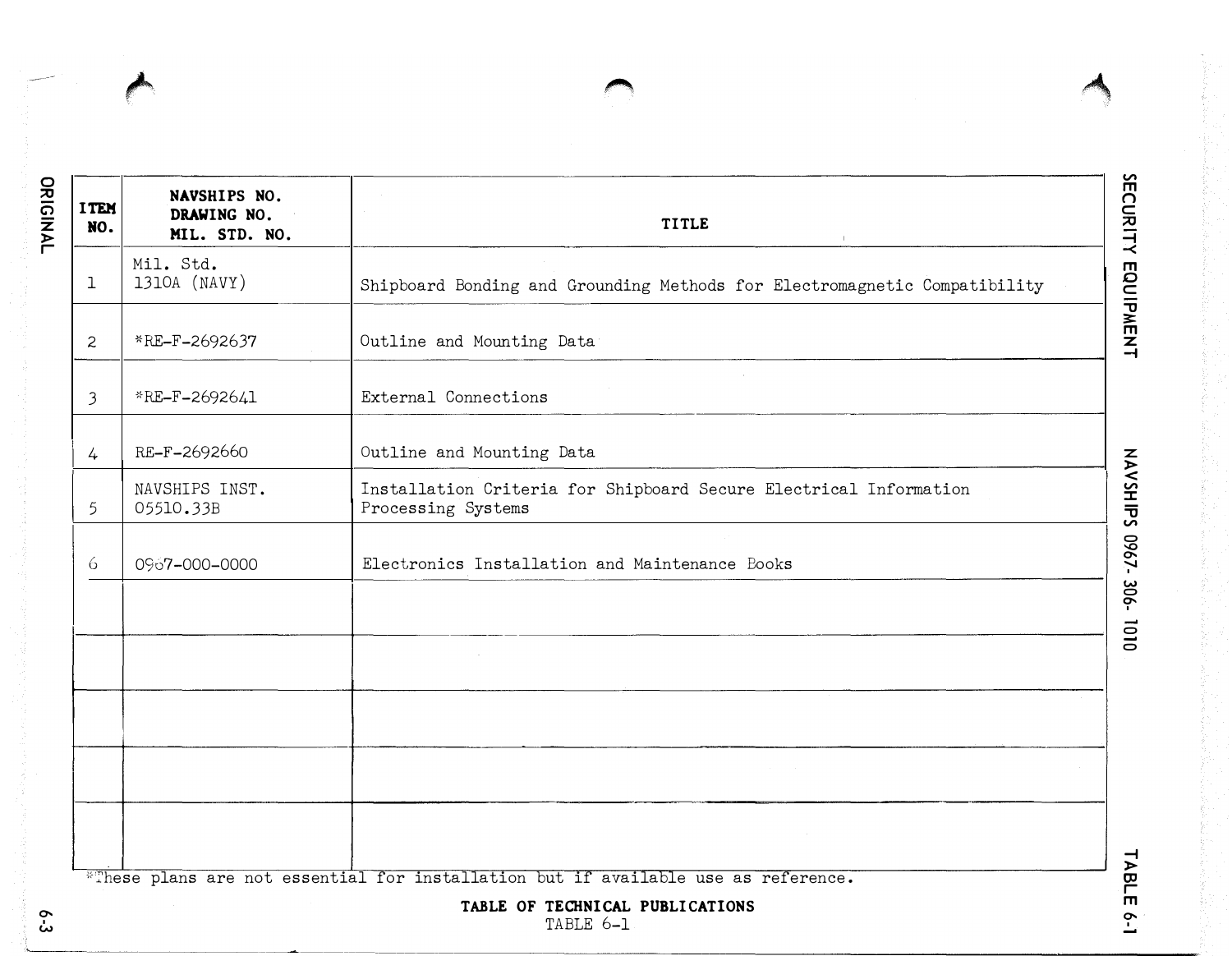| z                 | <b>EQUIPMENT</b> | VOLTAGE                                                   | CURRENT | POWER                                        | <b>REMARKS</b> |
|-------------------|------------------|-----------------------------------------------------------|---------|----------------------------------------------|----------------|
| <b>CURI</b><br>ັ⊎ | TSEC/KW-7        | 115/230 VAC, 50, 60, or 400 HZ, or 24VDC,<br>Single Phase |         | 300 Watts<br>Starting<br>75 Watts<br>Running |                |

# TABLE OF PRIMARY POWER REQUIREMENTS<br>TABLE 6-2

| EQUIPMENT    | <b>HEAT</b><br>DISSIPATION | <b>UNIT</b><br><b>WEIGHT</b> |
|--------------|----------------------------|------------------------------|
| TSEC/KW-7    | 75<br>Watts                | 75<br>LBS.                   |
| KWF-1/TSEC   |                            | 8<br>LBS.                    |
| $KWL-4/TSEC$ |                            | 3<br>LBS.                    |
| KWX-8/TSEC   |                            | ਜਨ<br>3<br>LBS.              |

TABLE OF MISCELLANEOUS DATA TABLE 6-3

NAVSHIPS 0967-306-1010

TABLE 6-2/6-3

 $6 - 4$ 

ORIGINAL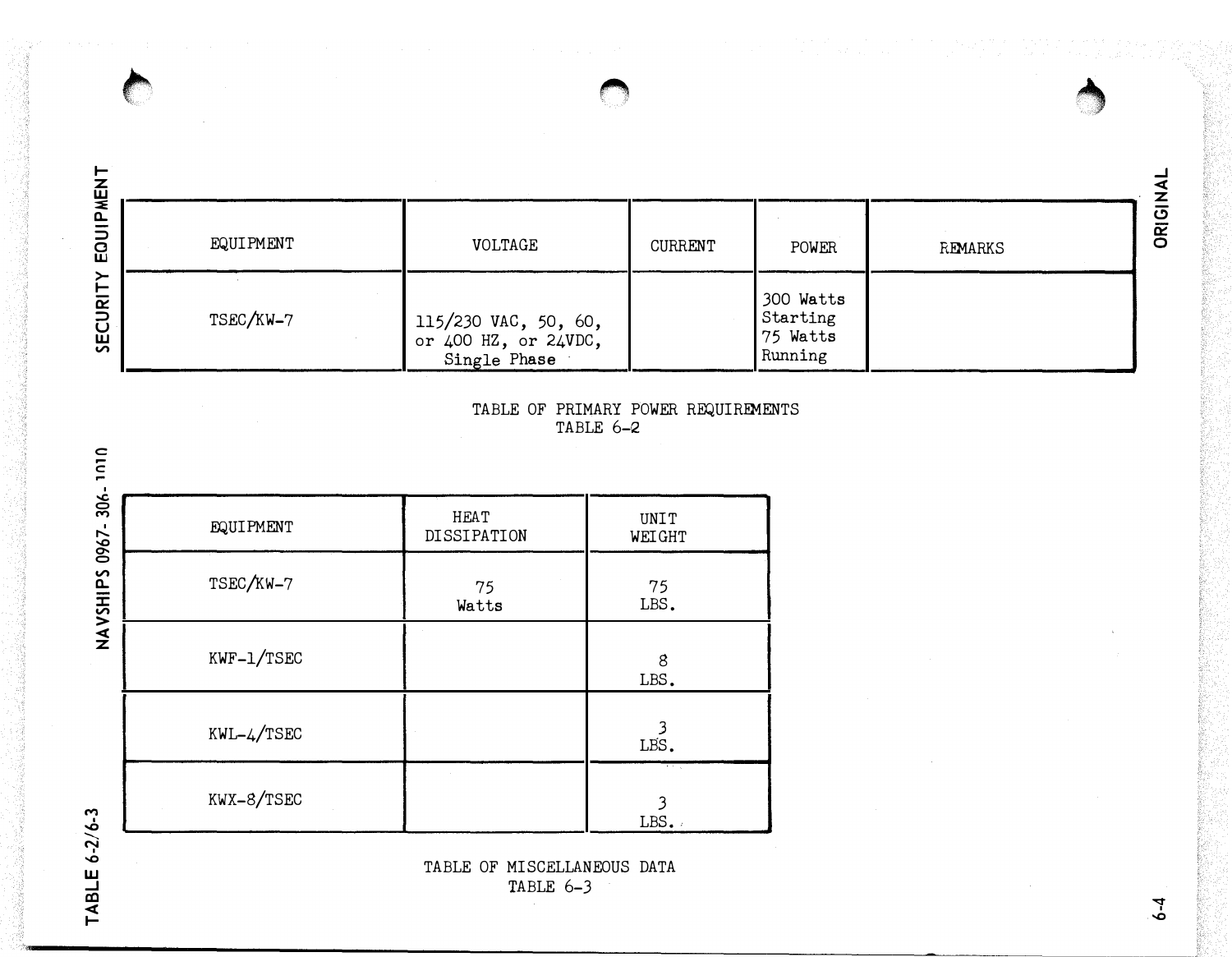# SECURITY EQUIPMENT

# NAVSHIPS 0967-306-1010

| LIST OF MATERIAL-QUANTITIES FOR ONE FON |                      |              |                           |            |                       |                               |
|-----------------------------------------|----------------------|--------------|---------------------------|------------|-----------------------|-------------------------------|
| <b>PIECE</b><br>NO.                     | <b>NAME</b>          | NO.<br>REQ'D | <b>MATERIAL</b>           | MTIL PACA. |                       | <b>SHOP</b><br><b>ROUTING</b> |
|                                         |                      |              |                           |            | 5702c<br>JD.          |                               |
|                                         | 7.65# FET.           |              | $\mathbf{M}_{\mathrm{L}}$ |            | <b>スマ</b>             |                               |
|                                         | $3/8$ "HEX, HD, BOLT | 6            | STEEL                     | 5306       | 1270<br>- 94<br>24    |                               |
|                                         | 3/8 HXHG NUT         | 6            |                           | 530.       | $637 - 2054$          |                               |
|                                         | $5/8$ LK. WASH.      |              |                           |            | <u>5310 1011-0730</u> |                               |
|                                         |                      |              |                           |            |                       |                               |
|                                         |                      |              |                           |            |                       |                               |
|                                         |                      |              |                           |            |                       |                               |
|                                         | 4.127                |              |                           |            | 9535 542-2643         |                               |
|                                         |                      |              |                           |            |                       |                               |
|                                         |                      |              |                           |            |                       |                               |
|                                         |                      |              |                           |            |                       |                               |



TSEC/KW-7<br>TYPICAL FOUNDATION DETAILS<br>FIGURE 6-1

ORIGINAL

 $\sim$ 

# FIGURE 6-1

 $6 - 5$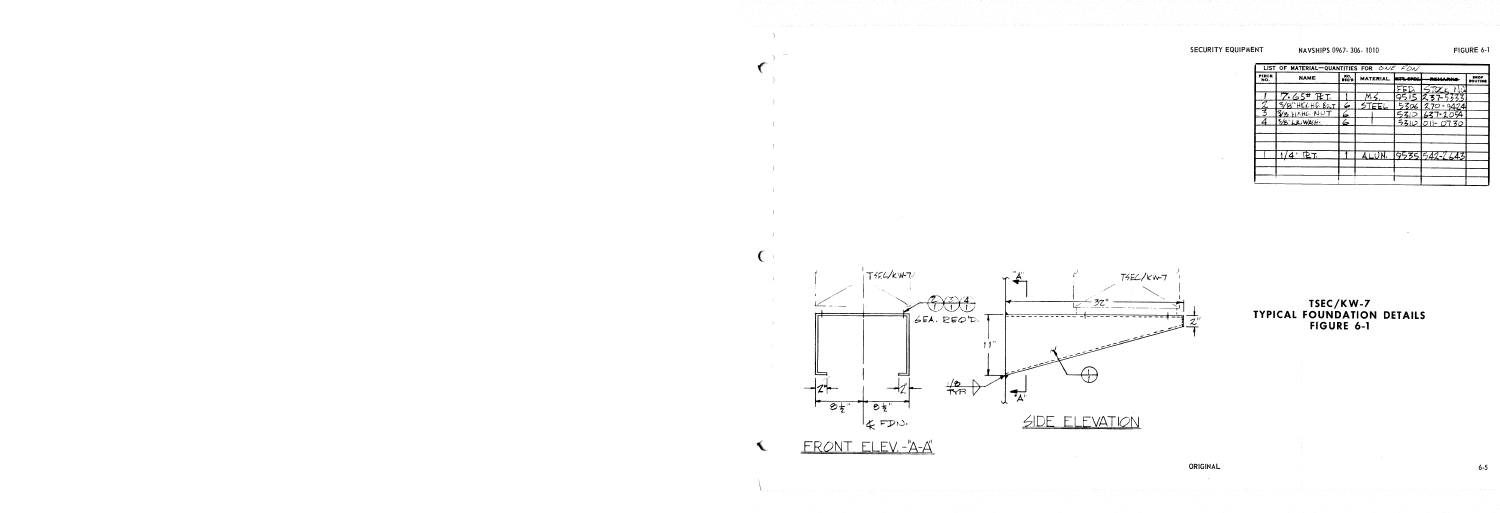FIGURE 6-2

NAVSHIPS 0967-306-1010

SECURITY EQUIPMENT







VIEW A-A



ORIGINAL

 $6-6$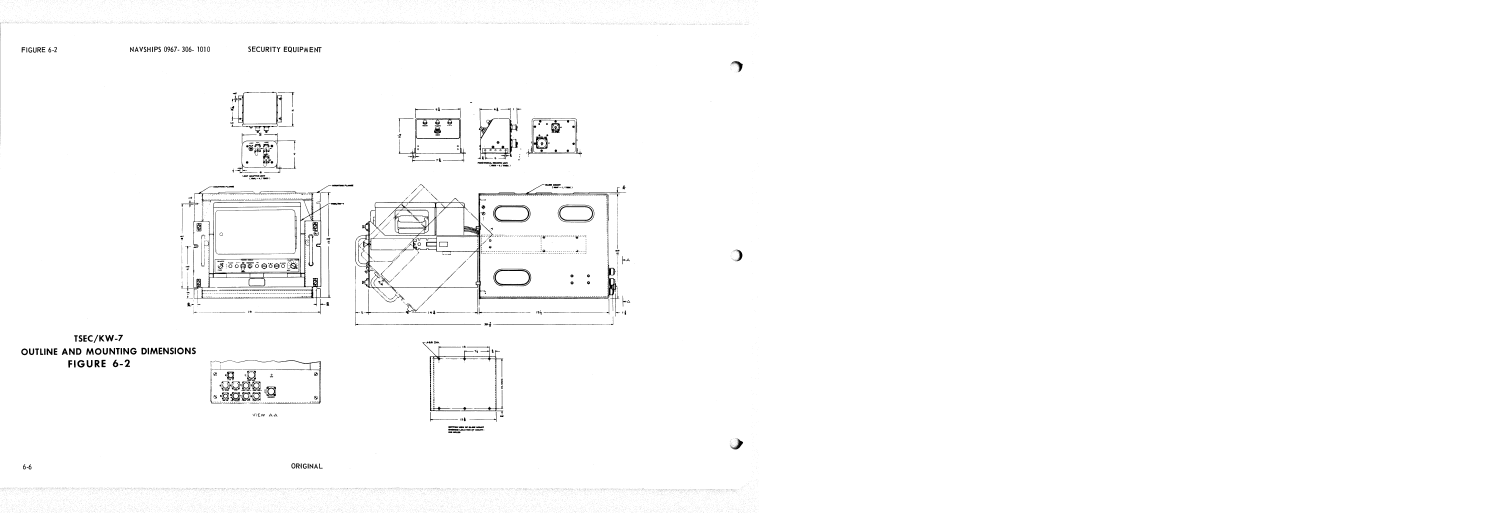

**SECURITY EQUIPMENT** 

# NAVSHIPS 0967-306-1010

## NOTES:

1. All plugs furnished with equipment.

2. For two wire neutral operation proceed as follows:

a. Cable  $M$ -8 and J2 of KWF-1/TSEC are not used. Strap terminals E2 and E4 on the TSEC/KW-7.  $b.$ c. Transmitter/Receiver line current is then applied to terminals El and E5 on the TSEC/KW-7 by connecting pin A of J1 on KWF-1/TSEC to El on the TSEC/KW-7 and pin B of J1 on KWF-1/TSEC to E5 on the

TSEC/KW-7.

d. Positive line battery must be connected to El on the TSEC/KW-7.

3. For four wire neutral operation receiver line is applied to terminals El to the TSEC/KW-7 and transmitter line current is applied to terminals E4 and E5 on the TSEC/KW-7. Terminal E5 must be connected to negative line battery.

4.  $*C = Small c in J-11 and J-1.$ 

5. Jumper Terminal V and W in J-11 and J-1.

- 6. Jumper Terminal D and Z in J-11 and J-1.
- Ground all shields. 7.

TSEC/KW-7 **CABLE DIAGRAM** FIGURE 6-3 (CONTINUED)

FIGURE 6-3